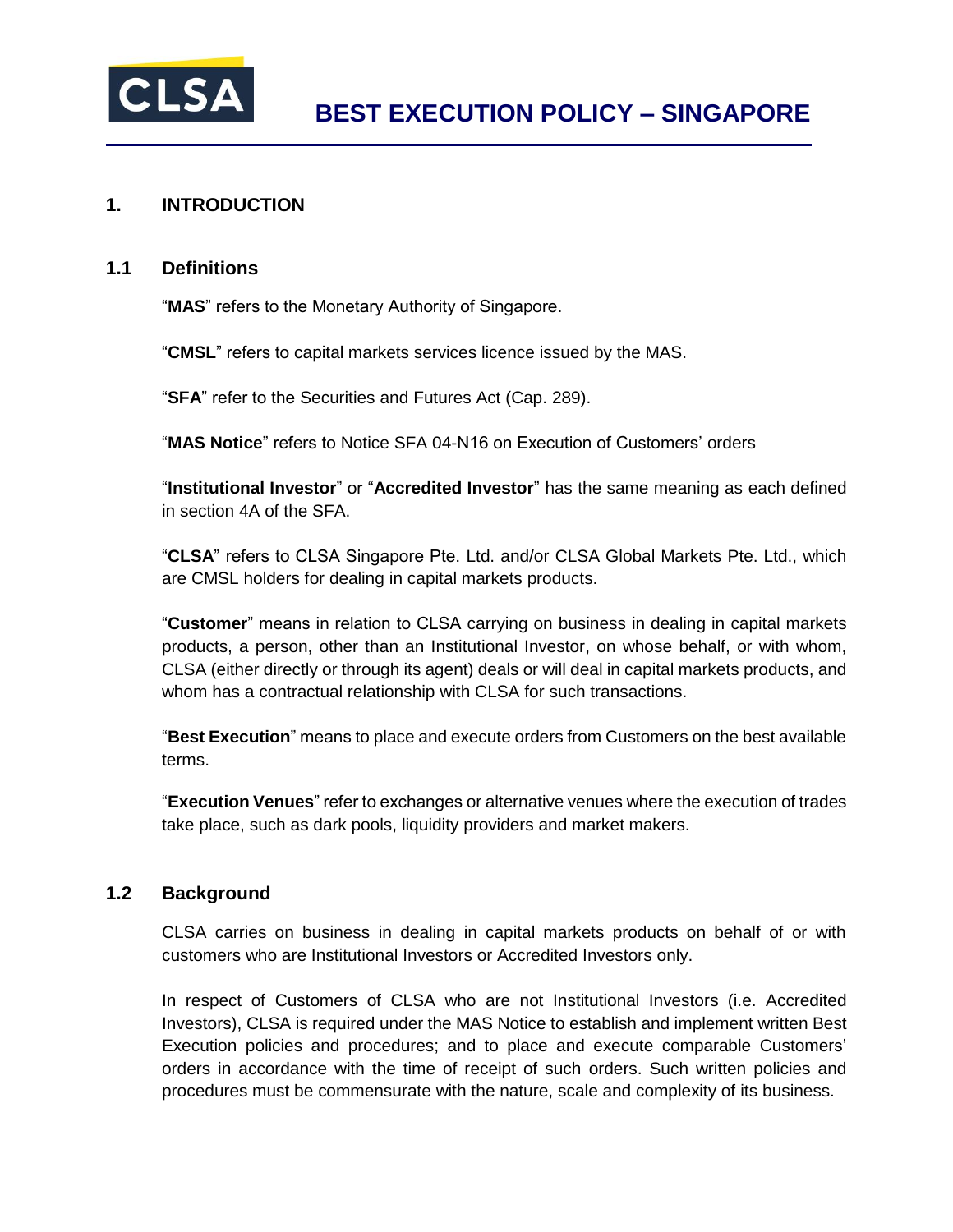

### **1.3 Applicable Entities and Business Lines**

CLSA operates the following capital markets businesses in Singapore, which the Best Execution requirements may apply (please refer to Section 2.3 below for the applicability for each business line and product):

- i) Institutional Equities
- ii) Equity Derivatives
- iii) FICC

This policy does not apply to other CLSA entities in Singapore, which are CMSL holders for fund management, as the business activities of such entities do not involve any placement or execution of Customers' order for purchase or sale of any capital markets products.

All sales traders, traders and dealers who handles orders of a Customer of CLSA are subject to this policy. In circumstances where Best Execution obligation is not owed to the Customer, CLSA will act honestly, fairly and professionally when executing such Customers' orders and adopt the requirements set out in this policy where possible as a best practice.

## **2. APPLICATION OF BEST EXECUTION**

### **2.1 Determining Factors on Applicability of Best Execution Obligations**

CLSA deals in capital markets products with Customers who are Accredited Investors only, and not retail investors. Accredited Investors are generally deemed to be more sophisticated and it is legitimate/reasonable under certain circumstances that Customers who are Accredited Investor do not rely on the CMSL holder for Best Execution.

Under the MAS Notice, the CMSL holder is required to assess and document its assessment to determine, the circumstances under which a Customer who is an Accredited Investor does not rely on the CMSL holder for Best Execution.

CLSA will consider the following factors to determine whether it has Best Execution obligations to the Customer:

- i) Trading discretion whether CLSA is required to exercise discretion in relation to the execution of such Customer's order and the Customer reasonably/legitimately relies on CLSA in relation to the exercise of such discretion.
- ii) Instructions of the Customer whether the Customer specifies the venue, price and/or the manner at which the order should be executed.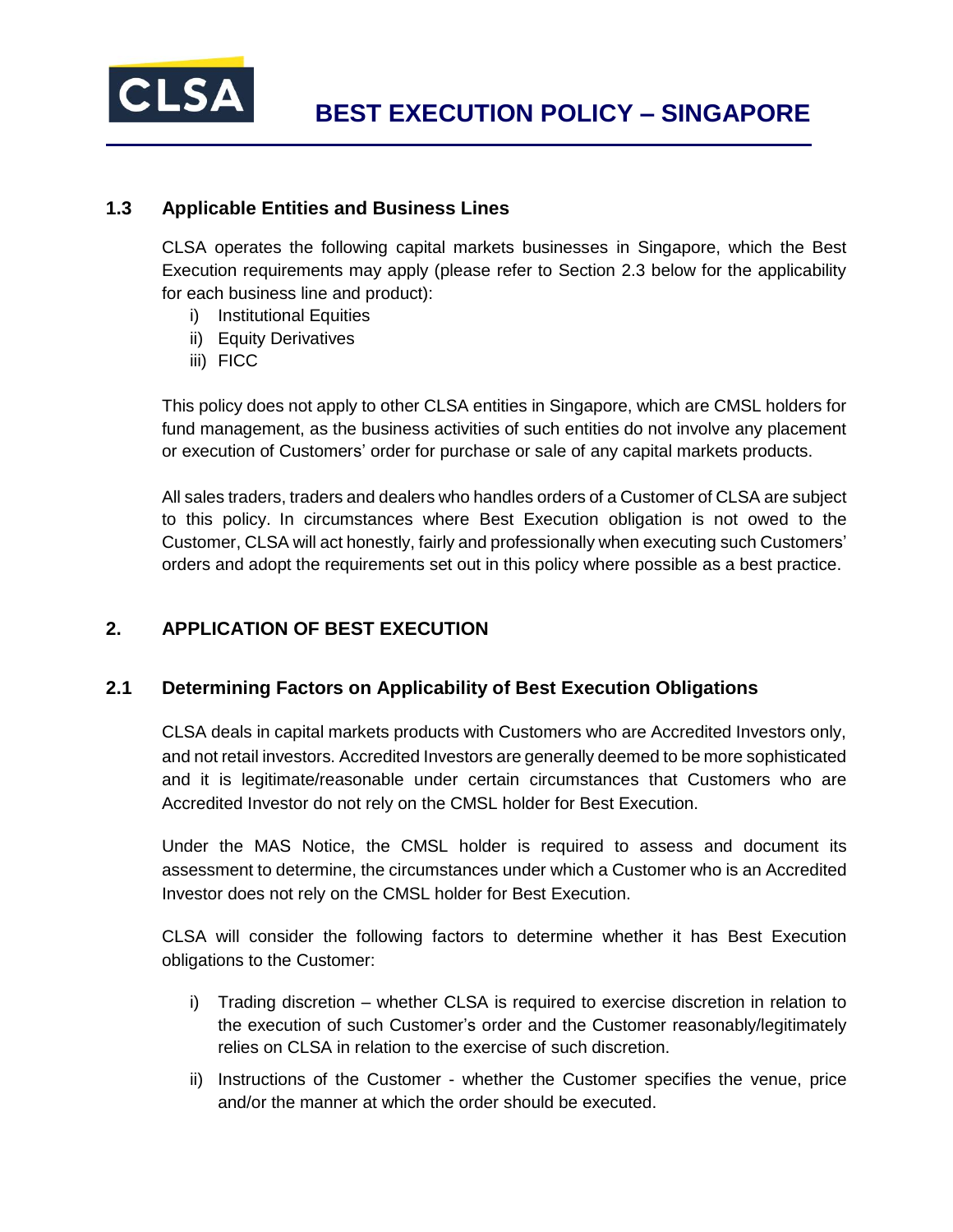

- iii) The party who initiates the transaction where CLSA approaches a Customer and advises a Customer on a transaction, it is more likely that the Customer will be placing reliance on CLSA. Where a Customer initiates the transaction, it is less likely that the Customer will be placing reliance on CLSA.
- iv) Trading capacity, market practice and the existence of a convention to "shop around" – in particular for principal to principal transactions, where the practice in the market in which a business area operates suggests a Customer takes responsibility for the pricing and other elements of the transaction (e.g. there is a market convention to "shop around" for a quote), it is less likely that the Customer will be placing reliance on CLSA.
- v) Relative levels of price transparency within a market if CLSA has ready access to prices in the market in which CLSA operates, whereas the Customer does not, it is more likely that the Customer will be placing reliance on CLSA, whereas if CLSA's access to pricing transparency is equal to or similar to the Customer's, it is less likely that the Customer will be placing reliance on CLSA.
- vi) Information provided by CLSA and any bilateral agreement reached for a bilateral contract between CLSA and the Customer, each acting as principal, and where such agreement documents the principal capacity and no fiduciary duty on the part of CLSA or other non-reliance clauses, there should not be a legitimate basis for the Customer to place reliance on CLSA.

## **2.2 Exceptions on Application**

Generally, this Policy does not apply in the following circumstances:

- i) Specific order instruction when CLSA places and/or executes an order following specific instruction from the Customer, it would be regarded as having satisfied its Best Execution obligations in respect of the part or aspect of the order to which the Customer's instruction relates.
- ii) Direct Market Access ("**DMA**") orders the Customer would be deemed to have given CLSA a specific instruction when the Customer transacts directly through an electronic trading platform including DMA platforms, as the Customer will have discretion over the order execution (including selecting adequate parameters for the order to be executed) instead of a CLSA trader.
- iii) Negotiated trades/cross trade where CLSA acts as agent/broker to execute a negotiated trade/cross trade between a buyer and seller, the negotiation can involve specific instructions and agreements on a "willing buyer, willing seller" basis between the buyer and seller on the price and how the trade is to be executed. The negotiated price may be executed away from the prevailing best bid/offer prices in the market and the buyers and sellers are expected to assess the negotiated price against the market price/quotes on the exchange, other Execution Venues or by other brokers.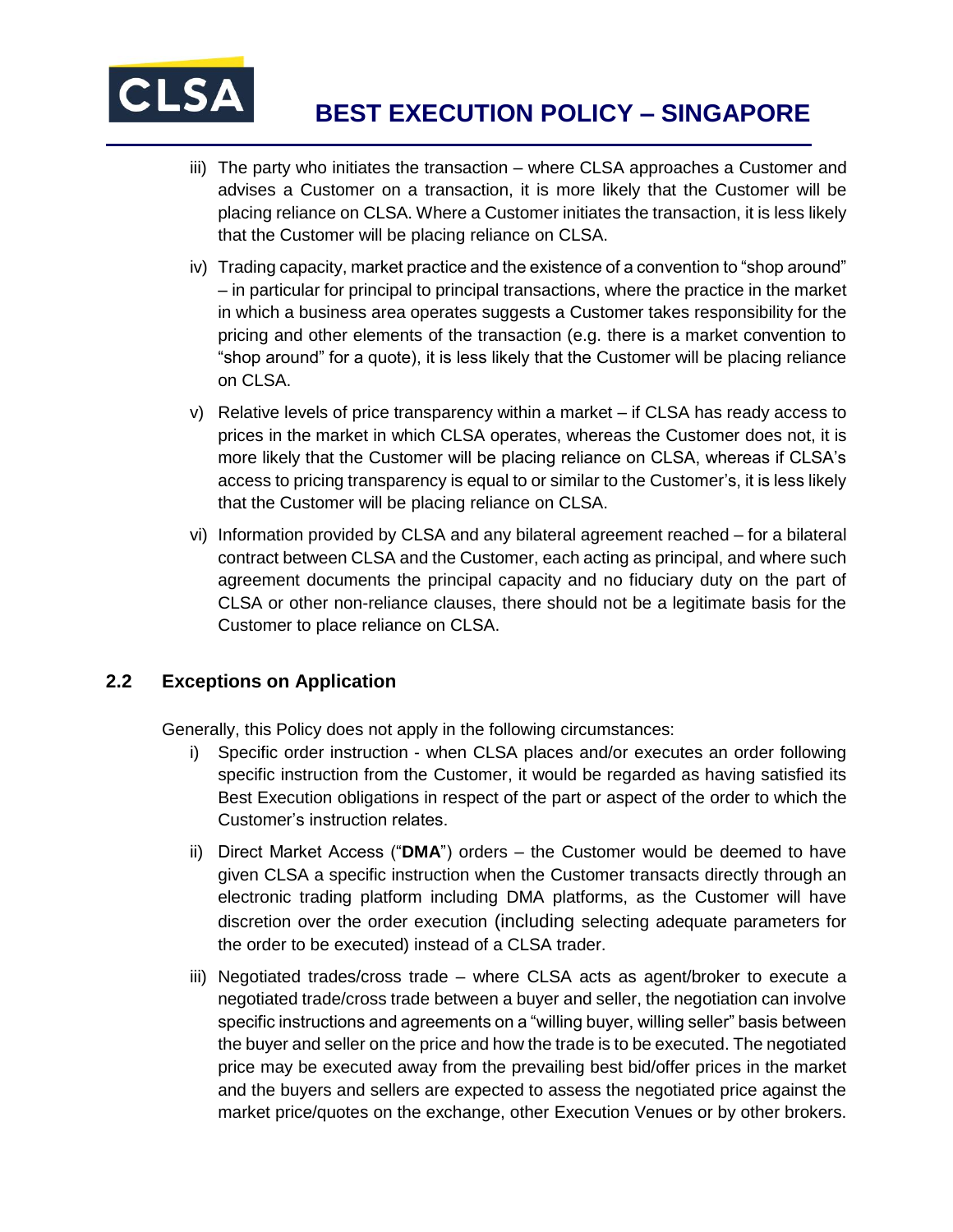

This policy will not apply as the negotiated trade/cross trade is executed under the specific instructions of the Customer.

iv) Request for Quote ("**RFQ")** – the Customer would not be deemed to be relying on CLSA to provide Best Execution when the Customer approaches CLSA for a "request for quote" for a particular securities or OTC derivatives transaction. Such transactions are on a principal-to-principal basis and involves a bilateral contract. In addition, the provision of quotes by CLSA are generally on a "reverse enquiry" basis by the Customer, and CLSA only deals with Customers who are of sufficient sophistication nature, who can "shop around" and assess CLSA's quotes against those provided by other dealers.

## **2.3 Applicability to each Business Line and Products**

This section set outs the scope of business activities which operate through CLSA, that the Best Execution obligations may be applicable.

### **2.3.1 Institutional Equities**

This policy is applicable for cash equities, global portfolio trading and ADRs/GDRs orders that are:

- i) agency orders placed by the Customer with CLSA and executed by CLSA on an Execution Venue directly;
- ii) agency orders placed by the Customer with CLSA and forwarded to another CLSA broker or other third party broker for execution on an Execution Venue; or
- iii) orders placed by the Customer with CLSA which will involve a cross trade between such a Customer and another Customer or any CLSA entity (i.e. CLSA and any other CLSA group entities) as principal , whether the cross trade is executed/reported by CLSA or forwarded to another CLSA broker or other third party broker for execution/reporting.

In respect of ADR/GDR orders, it should be handled the same way as a cash equities agency order, and CLSA will apply the same relevant execution factors as a cash equities agency order when executing the ADR/GDR order to achieve the Best Execution outcome. CLSA will not be obliged to check whether the Customer can get a better price by buying the underlying security and converting it to create the ADR, unless specifically instructed by the customer.

## **2.3.2 Equity Derivatives**

i) Equity P-Notes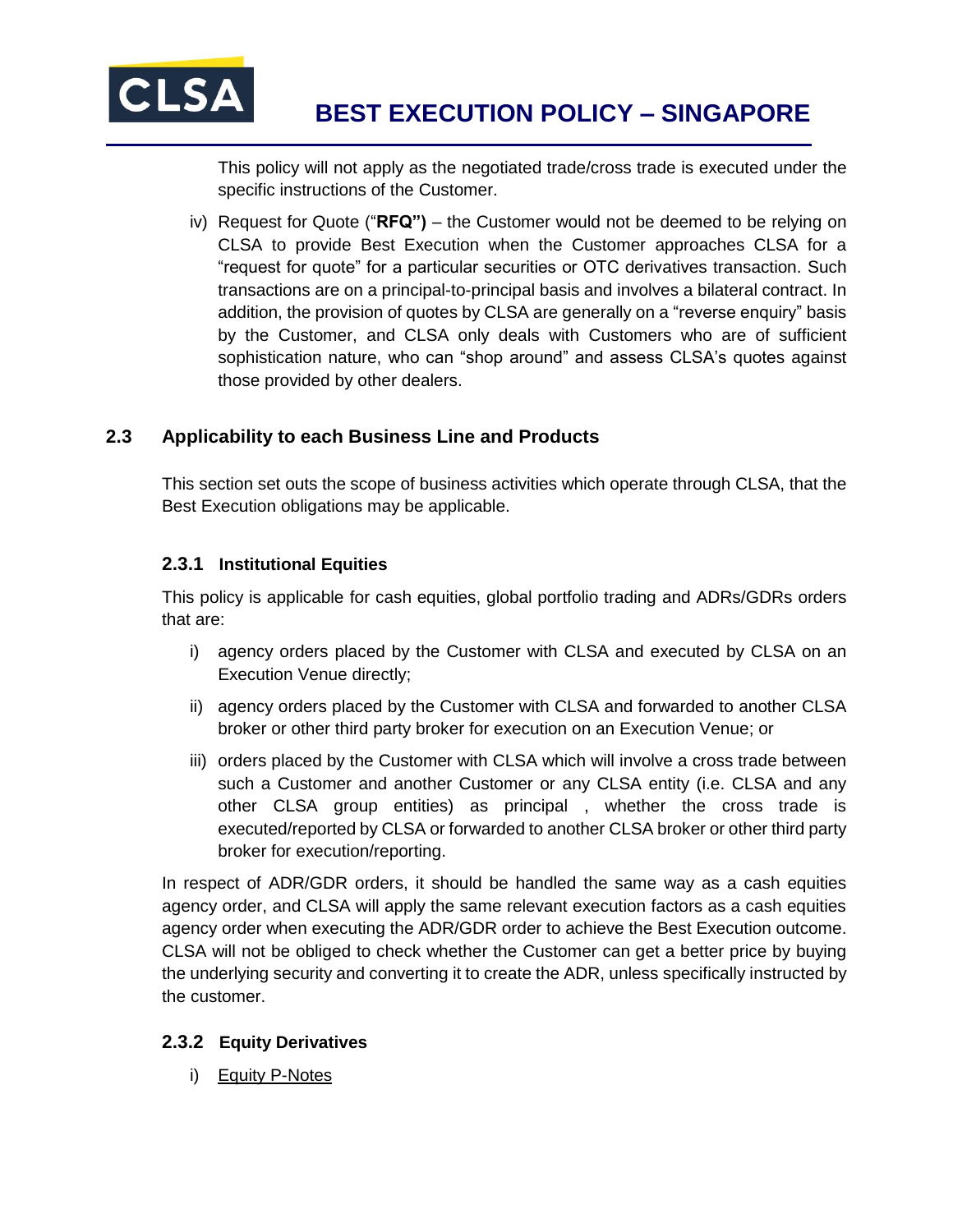

This policy does not apply to P-Notes as P-Note investors are generally Institutional Investors.

ii) Equity-Linked Structured Notes

CLSA acts a distribution agent for structured notes issued by CSI Financial Products Limited ("**CSIFP**").

This policy does not apply to structured notes on the below basis:

- Structured note transactions are principal-to-principal transactions involving bilateral contract and generally on a RFQ basis. CLSA only distributes structured notes that are issued by CSIFP and when the Customer approaches CLSA for a quote, the intent of the Customer would therefore be to purchase CSIFP structured notes specifically. CLSA does not distribute structured notes of other issuers or act as financial adviser/investment adviser to the Customer, and the onus is on the Customer, who are Accredited Investors and are of sufficient sophisticated nature, to "shop around" for structured products of other issuers.
- CLSA only acts as distribution agent for CSIFP structured notes, and the distribution is on a RFQ basis as said above. There is no contractual relationship between CLSA and the Customer in respect of the structured note transaction that may give rise to the obligations for CLSA to provide Best Execution[.](https://clsa.com/wp-content/uploads/2019/04/CSI-MTN-Prospectus_20151125.pdf)

### iii) Equity OTC Derivatives ("**OTCD**")

OTCD transactions involve bilateral contracts between CLSA and the Customer, each acting as principal, and governed by an ISDA mini-master agreement. CLSA may hedge the OTCD transaction via a back-to-back OTCD transaction with a related entity/third party entity or by trading the underlying securities. The hedging transactions are principal transactions/risk positions of CLSA and CLSA has the discretion on all relevant hedging decisions.

This policy does not apply to OTCDs in general on the below basis:

- OTCD transactions are generally on a RFQ basis. CLSA only enters into OTCD transactions with Customer as a principal, not as an agent. When the Customer approaches CLSA for a quote, the intent of the Customer would therefore be to enter into an OTC transaction with CLSA specifically. CLSA does not act as an agent/broker in respect of OTCD products issued by other third parties, nor does it act as the financial adviser/investment adviser to the Customer, and the Customers, who are Accredited Investors and are of sufficient sophisticated nature, can "shop around" for OTCD products offered by other dealers.
- In the ISDA mini-master agreement, it is specified that the Customers are required to make their own independent decision to enter into any transaction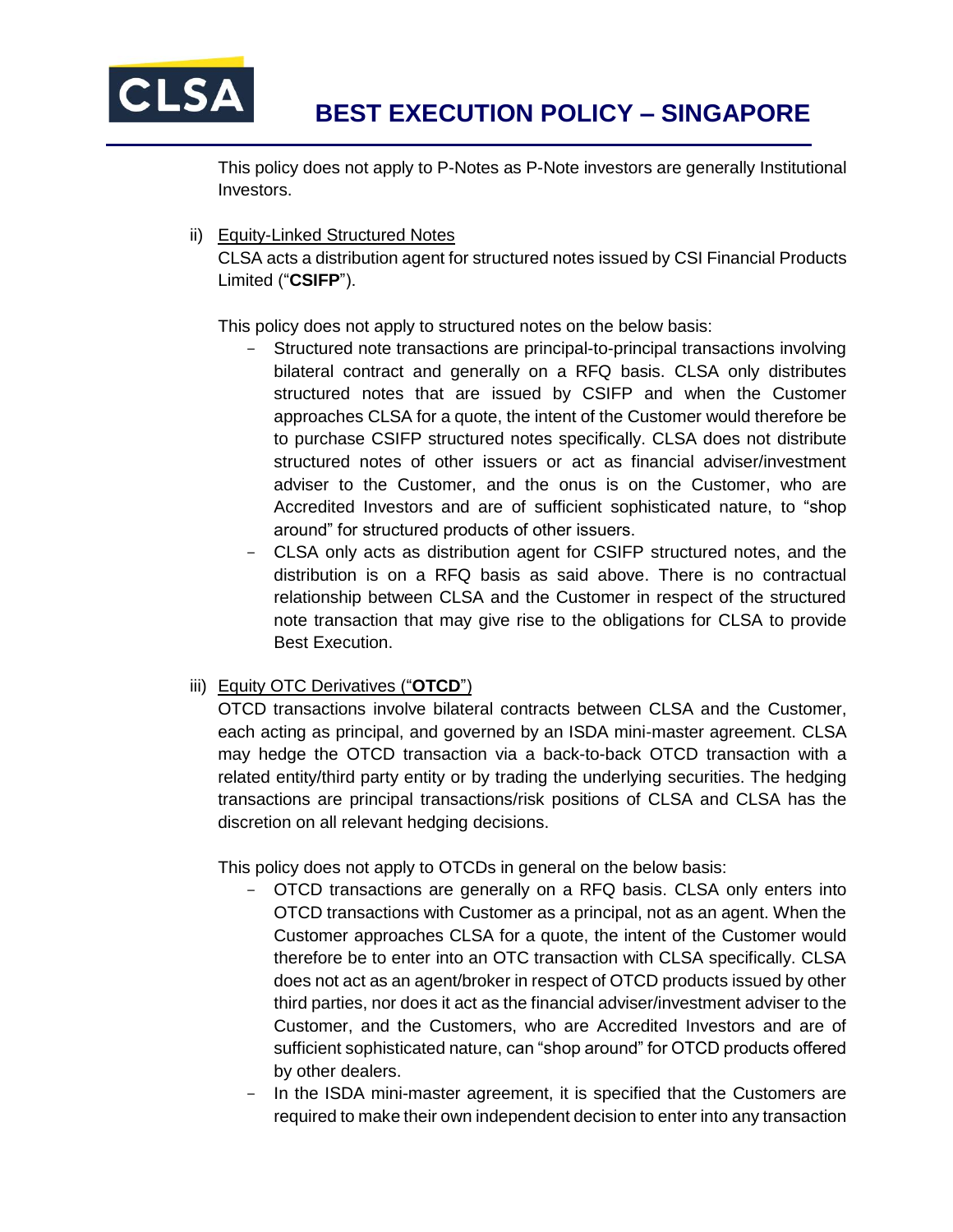

with CLSA using their own judgment and upon advice from their financial/investment advisers, and CLSA does not have any fiduciary duty to the Customer.

- OTCD transactions are bilateral contracts negotiated between CLSA and the Customer. The Customers, who are Accredited Investors and are of sufficient sophisticated nature, have the discretion to negotiate the relevant clauses in their favour and the onus is on the Customer to determine whether the OTCD product offered by CGM is on the best terms available to the Customer, and the Customer can "shop around" for other better quotes.
- With regards to the hedging transactions by CLSA, CLSA assumes the market risks on the OTCD transactions that it has entered into with the Customer and CLSA has the discretion on all relevant hedging decisions, given that the hedging trades are principal/risk positions of CLSA. Additionally, CLSA's hedging decisions should not have an impact on the settlement price of the Customers' OTCD transactions as for option transactions, the settlement is based on a pre-determined strike price agreed between CLSA and the Customer, while for swap transactions, the settlement is generally based on a benchmark price (e.g. market closing price of the underlying securities or closing price of the fund) or any other price that is specified by the Customer.

However, if the bilateral contract between CLSA and the Customer is such that the settlement price of the Customer's swap transaction is linked to the actual execution price of the underlying securities hedges by CLSA and where a CLSA trader is required to handle and execute such hedging transactions and exercise his skills/discretion to ensure a good execution price/outcome, then CLSA will provide Best Execution to the Customer in accordance with this Policy.

### **2.3.3 FICC**

### i) Credit Market Making/Cash Bonds

The credit market making/cash bond trading business in Singapore involves CSI Global Markets Limited ("**CSIGM**") dealing in cash bonds with customers in Singapore who are Accredited Investors only under the licensing exemption in paragraph 2(1)(e)(i) of the Second Schedule of the Securities and Futures (Licensing and Conduct of Business) Regulations.

For the credit market making/cash bond trading business, it generally operates on the following basis:

- the business generally operates on a RFQ basis, i.e. the business is approached and requested by Customers to provide quotes; and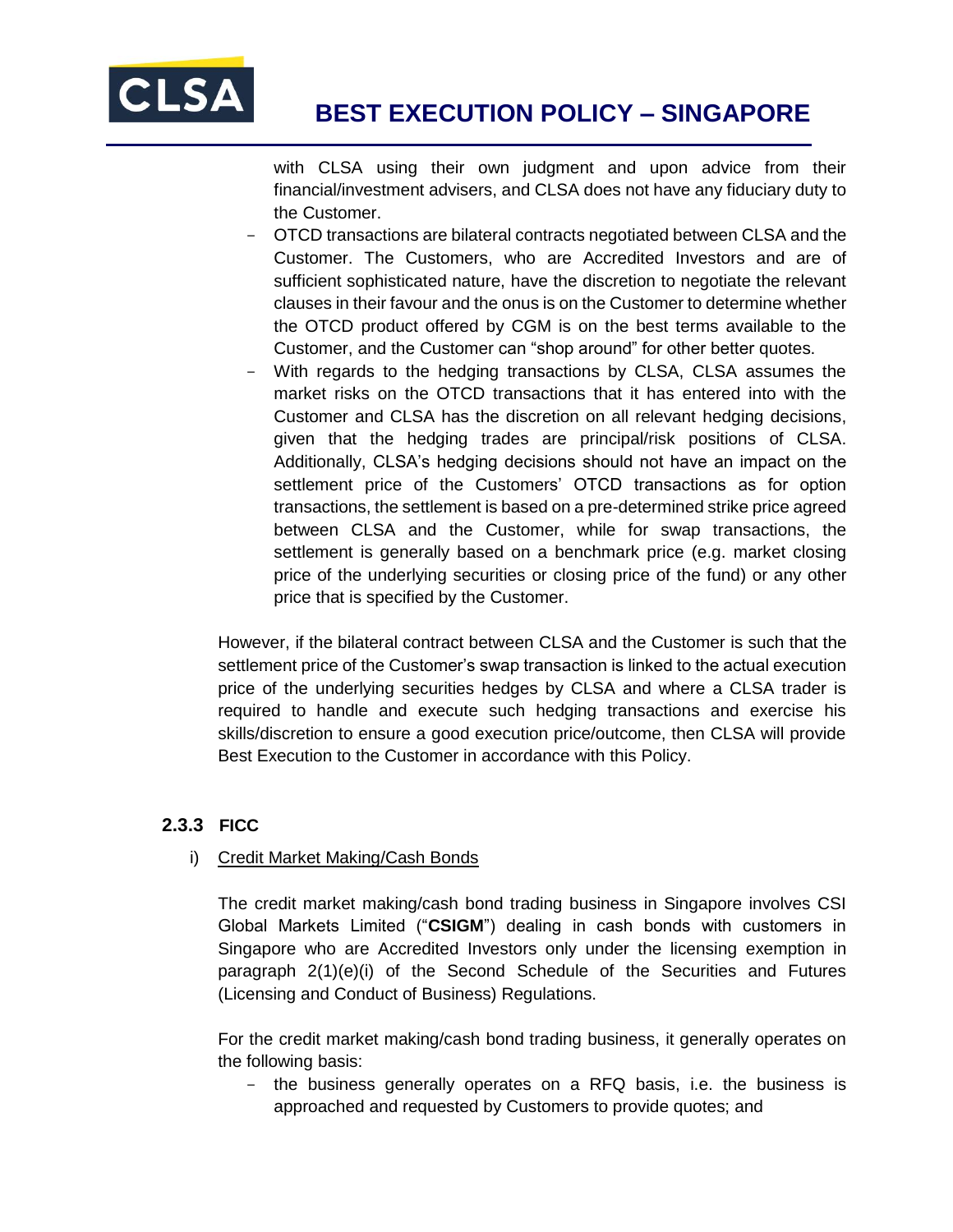

- the nature of the market is such that Customers will generally request quotes from a number of different dealers (market makers) who are readily available to provide/create liquidity in the market.

FICC salespersons in Singapore employed by CLSA may receive requests for quotes from CSIGM customers and will assist the customer to obtain quotes from CSIGM under the specific instructions of the customer. Such customers are onboarded customers of CSIGM, and the contractual relationship for the bond transactions is between the customer and CSIGM, not CLSA. In this regard, no Best Execution obligation is owed by CLSA to the customer. For the Best Execution policy of CSIGM, please refer to the CLSA Hong Kong Best Execution policy.

ii) FICC Structured Notes

CLSA acts a distribution agent of CISGM for FICC structured notes.

This policy does not apply to structured notes on the below basis:

- Structured note transactions are principal-to-principal transactions involving bilateral contract and generally on a RFQ basis.
- CLSA only distributes CSIGM structured notes and when the Customer approaches CLSA for a quote, the intent of the Customer would therefore be to purchase CSIGM structured notes specifically. CLSA does not distribute structured notes of other issuers or act as financial adviser/investment adviser to the Customer, and the onus is on the Customer, who are Accredited Investors and are of sufficient sophisticated nature, to "shop around" for structured products of other issuers.
- CLSA only acts as distribution agent for CSIGM structured notes, and the distribution is on a RFQ basis as said above. There is no contractual relationship between CLSA and the Customer in respect of the structured note transaction that may give rise to the obligations for CLSA to provide Best Execution. For the Best Execution policy of CSIGM, please refer to the CLSA Hong Kong Best Execution policy.
- iii) FICC Solutions
	- Generally upon the request of customers, FICC solutions staff of CLSA may generate transaction ideas for the customers, amongst others, bespoke hedging solution and portfolio restructuring of assets/liabilities.
	- The above will involve bespoke products offered by CSIGM, based on the specific needs/requirements of the customer negotiated by such customer with CSIGM over a period of time, which means there is a limited availability of products with same or similar terms (i.e. underlying asset classes, duration and payoff structure) in the market which may be offered to customers.
	- In addition, any transactions by the customers are entered into CSIGM, and not with CLSA, and there is no contractual relationship between CLSA and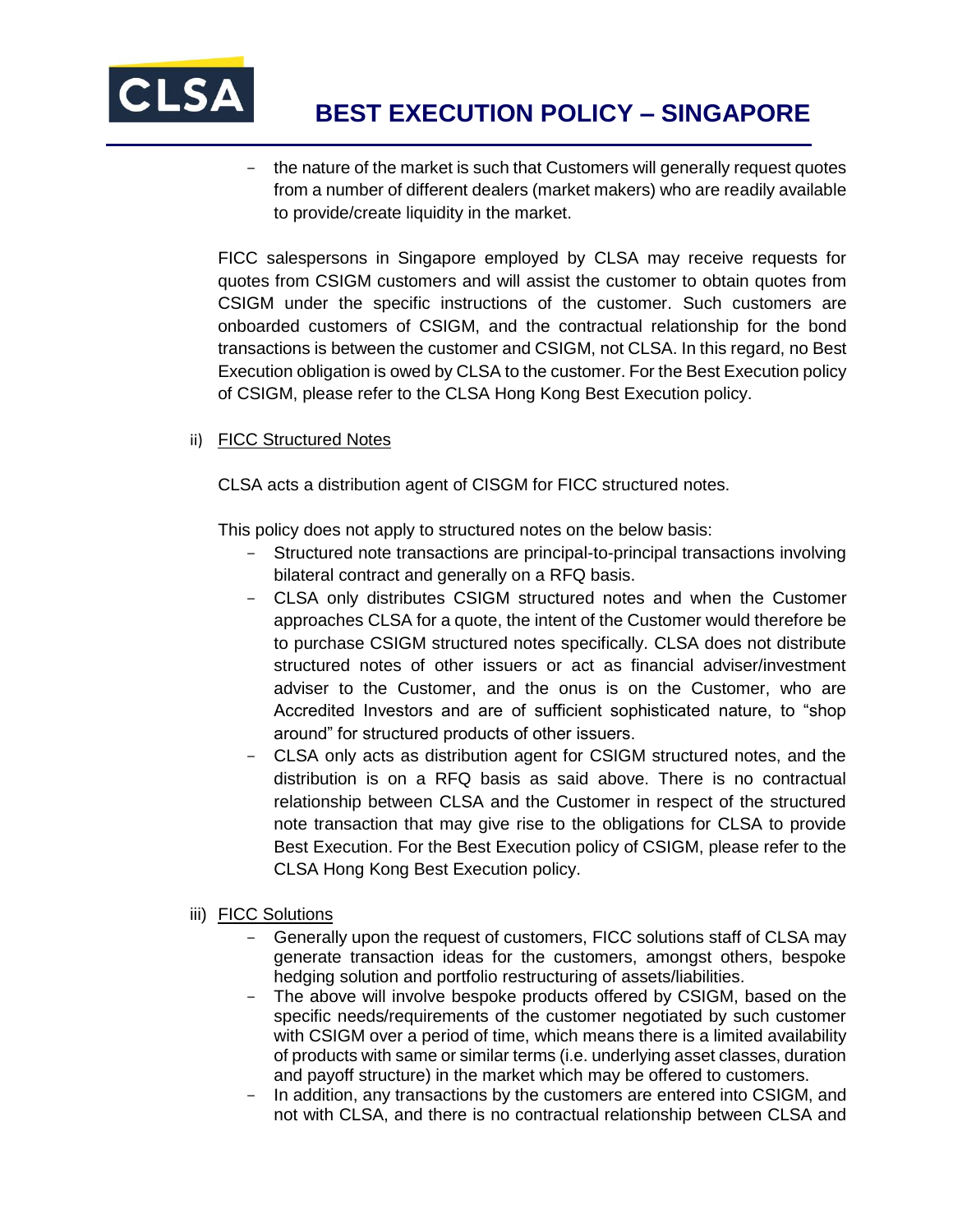

the customers. As such, no Best Execution obligations is owed by CLSA to the customer. For the Best Execution policy of CSIGM, please refer to the CLSA Hong Kong Best Execution policy.

### **2.4 Relevant Execution Factors**

CLSA generally takes into account the following factors in delivering Best Execution to Customers.

- i) execution factors specified by the Customers;
- ii) the execution price without any costs charged to Customer, or CLSA's own fees and commissions;
- iii) size of order;
- iv) liquidity of the market;
- v) speed and/or likelihood of execution;
- vi) the impact on market prices of displaying and/or executing an order or part of an order;
- vii) the availability of price improvement (the opportunity for an order to be executed at a better price than what is currently quoted publicly); and
- viii) any other consideration relevant to the effective execution of the order.

The weighting to be attributed to each execution factor will vary for each Customer/order as it is further dependent on:

- i) our knowledge of the Customer's execution preferences based on our discussion with the Customer and experiences dealing with the Customer;
- ii) the characteristics of the order;
- iii) the characteristics of relevant capital markets products; and
- iv) the characteristics of the relevant Execution Venue.

CLSA will generally assess the execution factors in the below manner, however, there may be inter-dependency or trade-offs amongst different execution factors and the approach may need to be adjusted depending on the circumstances:

i) Execution factors specified by the Customers – CLSA will always first consider any specific execution factors instructed by Customers when managing the order execution for the Customer. CLSA will attempt to meet such Customer instructions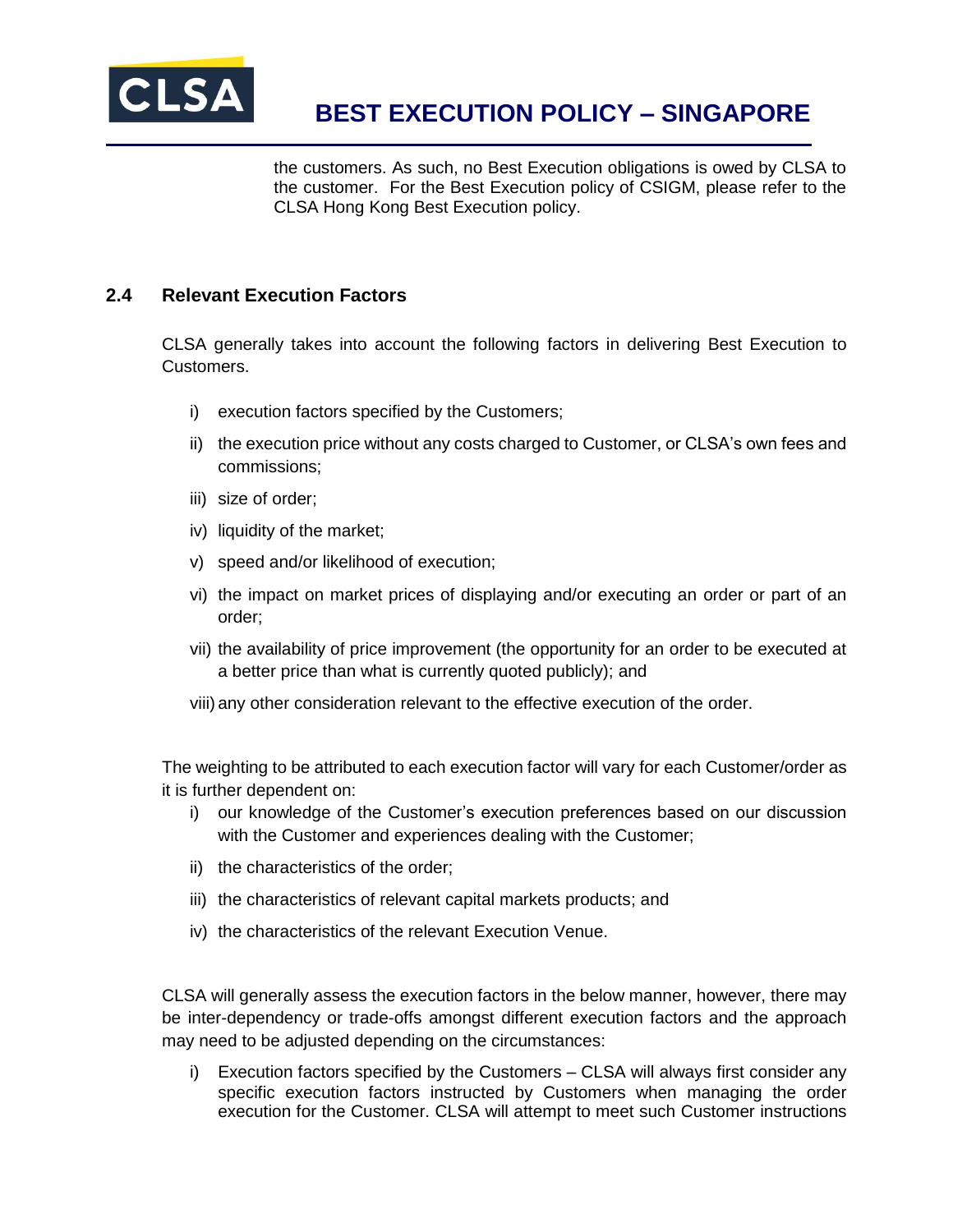

on a best effort basis and in trying to meet such requirements of the Customer, CLSA will be deemed to be achieving the Best Execution outcome for the Customer.

- ii) Execution price CLSA generally considers price to be the most important execution factor. However, there may be circumstances where a combination of other execution factors may in total outweigh the price factor, and the price is no longer the dominant execution factor. For example, taking into consideration the size of the order, liquidity of the market, and likelihood of execution, CLSA may prioritise completion of the order over the executed price or opportunities for price improvement.
- iii) Order size/liquidity of the market the best price for the order depends on the order size relative to the liquidity of the market. Where the order size is larger than the quantities available at the prevailing best bid/offer prices and the market is illiquid, then part of the order maybe executed at more favourable prices than the subsequent order executions.
- iv) Speed and/or likelihood of execution speed and/or likelihood may be a trade-off relative to the executed price, in particular, when the order size is large and the market is illiquid. CLSA will prioritise executed price and will attempt to execute the order over a longer period of time in order to achieve a better price and minimize the potential impact on the market price, instead of prioritising speed/likelihood of execution, unless otherwise specified by the Customer. In addition, where the Customer has specifically indicated speed and/or likelihood of execution as the most important execution factor instead of price but the order size is large and the market is illiquid, CLSA may not be able to guarantee the speed/likelihood of execution of the order due to insufficient liquidity or due to the need to give greater priority to the potential impact on the market price.
- v) The impact on market prices as a responsible broker and holder of a CMS licence issued by the MAS, CLSA will always consider the potential impact on the market price as an important execution factor, which may sometimes take precedence over the other execution factors, in particular speed and/or likelihood of execution. This would mean that CLSA might not be able to guarantee the completion of the order in some instances, especially where the market is illiquid and the prices are volatile.
- vi) The availability of price improvement when executing an order where the Customer has given CLSA the discretion to work the order over a period of time or when the market is trading within the limit price provided by the Customer, CLSA will use its experience/market know-how to determine whether there is a potential for price improvement, and this would mean that the CLSA may not execute the order at the immediately available best prices but may wait for a better price. CLSA will endeavour to achieve a better execution price for the Customer but cannot guarantee that this would always be achieved due to market uncertainty.

## **2.5 Order Handling**

The following execution strategy will be applied by CLSA when handling Customers' orders: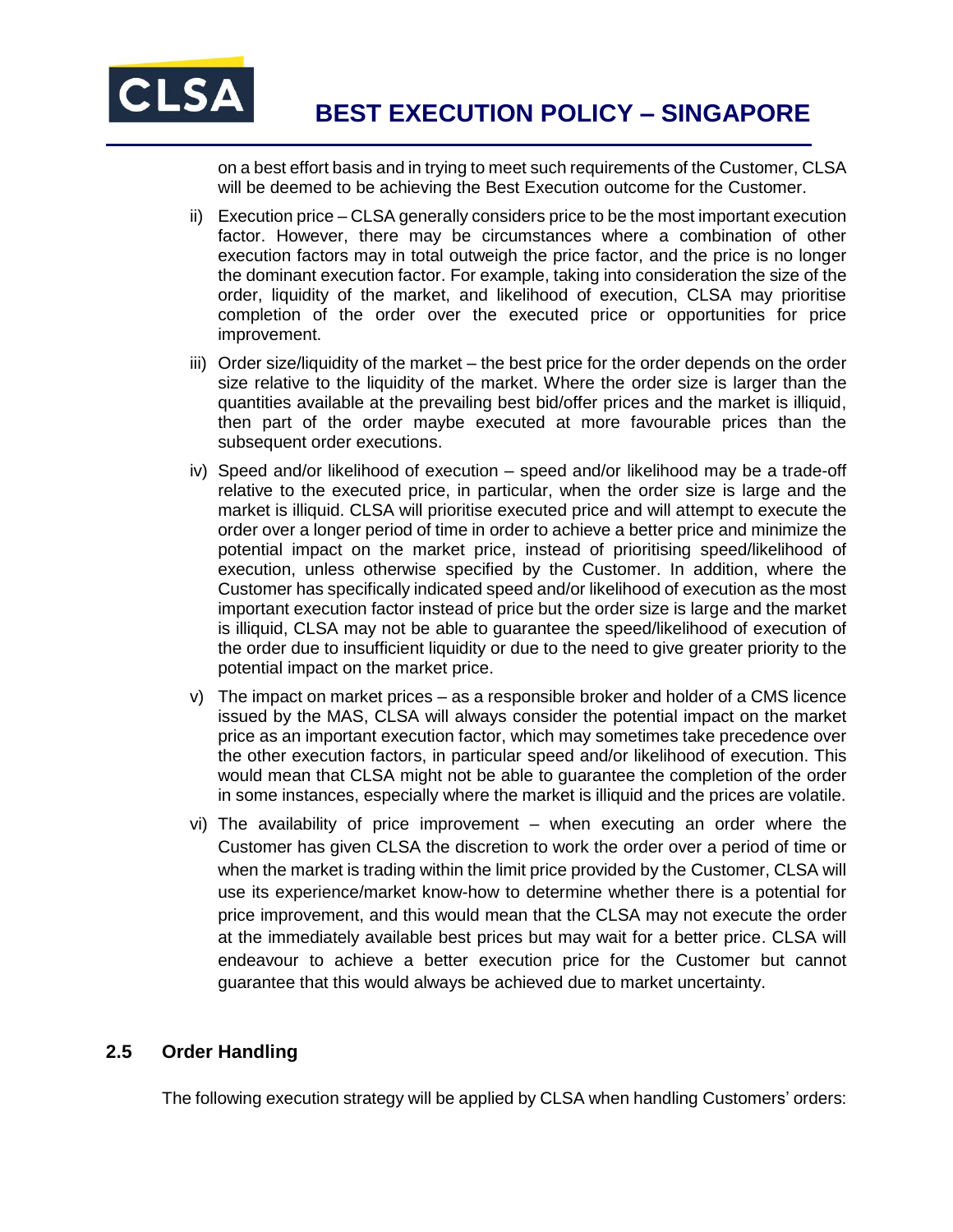

- When CLSA receives a Customer's order, the orders will be addressed in a timely manner and order execution will be handled in a manner and pace consistent with the nature of the order, the investment decision and the prevailing market conditions. CLSA will take into consideration the execution factors and take all reasonable steps to obtain the best possible results under those circumstances, as elaborated in the above section.
- CLSA is responsible for determining the relative importance of each of the Best Execution factors as set out above.
- CLSA may discuss the order execution strategy with the Customer as information provided by the Customer may impact the execution strategy CLSA uses. CLSA's strategy may include executing orders immediately or working the orders over a period of time.
- If CLSA receives and accepts an order from the Customer that includes a specific instruction(s) in relation to the handling and execution of the entire order or a particular aspect(s) of the order, CLSA will execute the order in accordance with that specific instruction. This may prevent CLSA from taking steps designed and implemented to obtain the best possible result for the execution of the order. CLSA's obligation of Best Execution will be satisfied by executing the order in accordance with Customer's specific instruction.
- In circumstances where Customers give us a specific instruction(s) which covers one part or aspect of an order (for example, as to the choice of Execution Venue), and CLSA has discretion over the execution of the other elements of the order, then CLSA will continue to be subject to the Best Execution obligations in respect of the elements of the order that are not covered by Customers' specific instruction.
- CLSA may execute orders on behalf of Customers directly on exchanges or regulated Alternative Liquidity Pools (which could include itself or its affiliates). An Execution Venue may be selected as is appropriate in view of the size and nature of the order to obtain the best possible result for the execution. CLSA may use third party or affiliated broker for execution of orders. CLSA will select the brokers based on their track records of achieving the best result in terms of the relevant execution factors. CLSA is responsible for taking adequate steps to ensure that the broker is able to satisfy CLSA's obligation to obtain the best possible result for its Customers.

## **2.6 Cross Trades**

If the Customer has given CLSA the discretion to cross the order, and there is an appropriate opportunity and where permitted by local regulations/market rules, CLSA may attempt to achieve Best Execution outcomes for the Customers by crossing the order with other comparable Customers' orders. Generally, Customers may benefit from crossing the order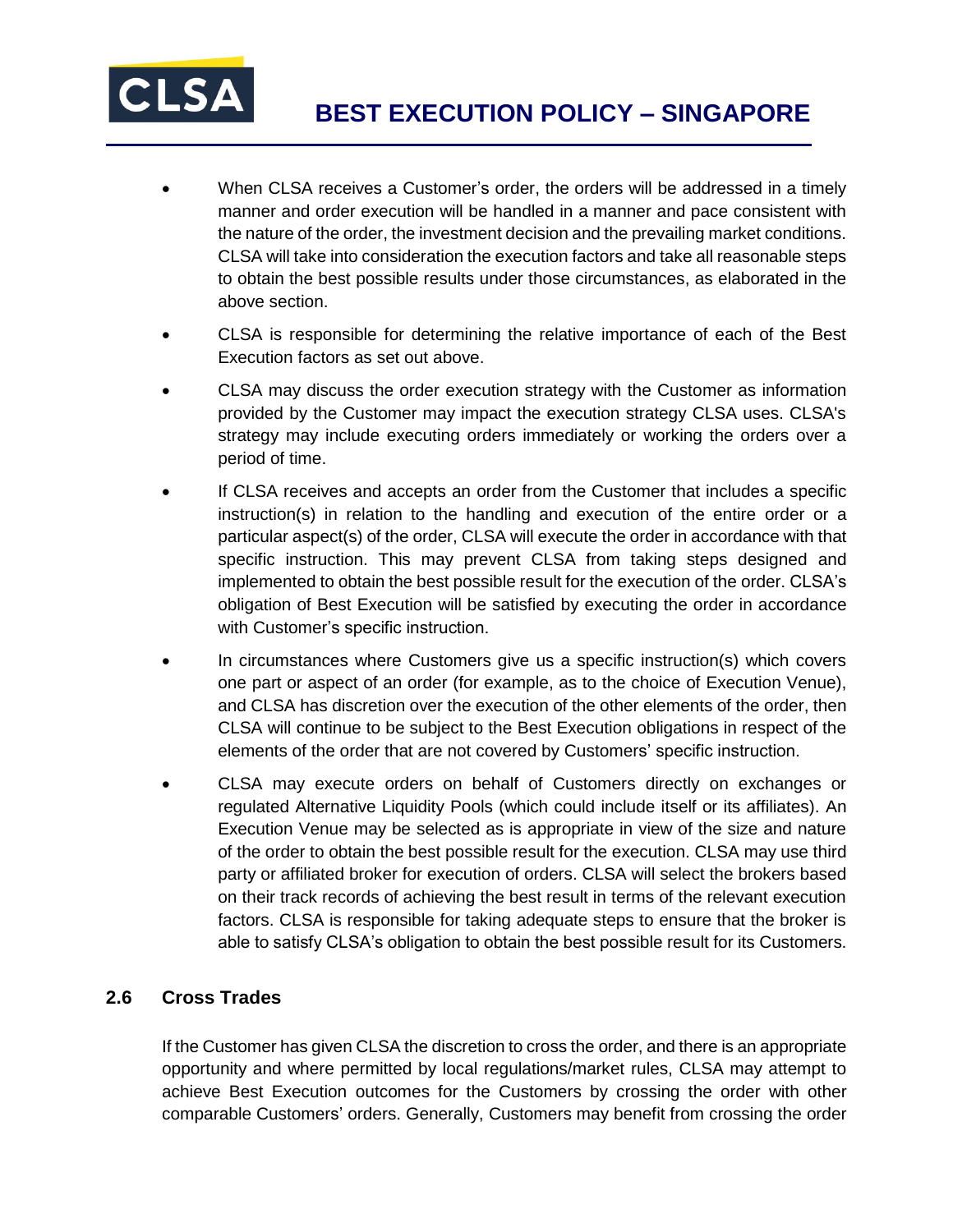

instead of working the order on the market (especially for large orders), as the execution of the order on the market may result in price movement disadvantageous to the Customer and it is not certain that the order may be completed, while a cross trade will allow the order to be filled immediately at the prevailing market price and the cross trade will have relatively limited impact on the market price.

If the Customer requests CLSA to facilitate their order, this may require CLSA squaring off the facilitated positions in the market and crossing as principal at the agreed price and quantity with the Customer. The crossing price will usually be at a benchmark price (e.g. VWAP/closing price) or a price requested by the Customer. CLSA will be deemed to be providing Best Execution outcome for the Customer as it is assuming market risks to facilitate the price and quantity for the Customer, and the crossing is executed at the price and quantity specifically requested by the Customer.

## **2.7 Execution of Comparable Customers' orders**

CLSA will execute comparable Customer's orders in accordance with the time of receipt of such Customer's order relative to other comparable Customers' orders received by CLSA (i.e. time priority). If the instruction of such order is such that the order may not be immediately executed at the immediately available price and must be worked over a time period, CLSA will attempt to slice the Customer orders' in accordance with the time priority where it is practicable to do so. CLSA may also use appropriate algorithmic trading strategies to execute such Customers' orders to ensure independence in the execution.

However, in some instances, it may not be feasible/reasonable to follow strict time priority, in particular, for large orders that are to be worked over a time period/on a careful discretion basis. In some cases, it will be infeasible to execute an earlier large order in full, before executing a subsequent smaller order, and CLSA will attempt to first execute a portion of the first order then the subsequent smaller order, and ensure fair allocation in the quantities executed for each order as much as possible.

In other cases where CLSA has to work on a number of large Customer orders over a period of time, and the market is illiquid and/or the market/price is volatile, it may in the overall best interests of all Customers amalgamate all comparable Customers' orders for execution. CLSA will ensure fair allocation (such as an average execution price to all Customers) to each Customer at the end of the day. CLSA will not amalgamate a Customer order with a principal order.

### **2.8 Execution Venues/Brokers**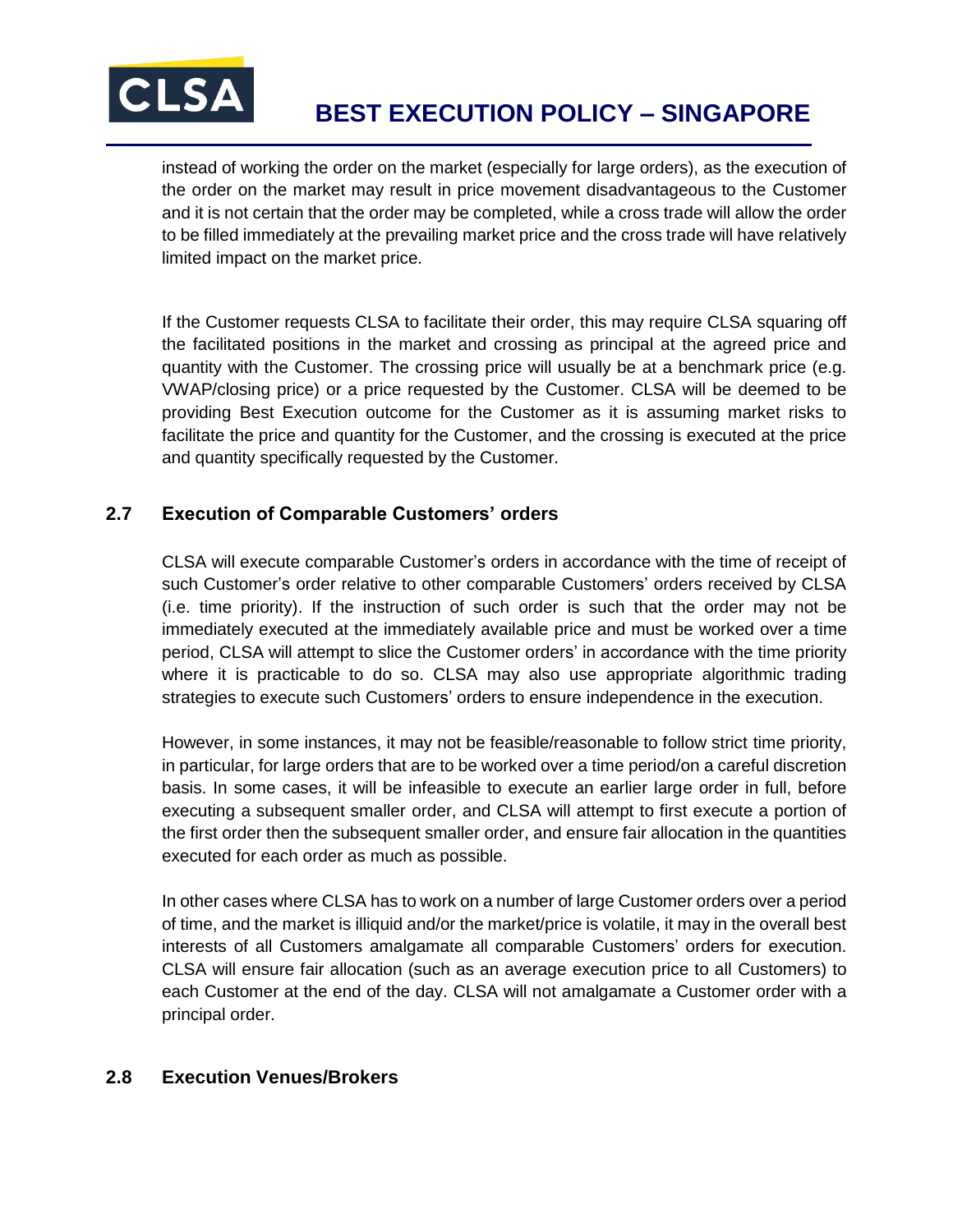

CLSA may utilize various Execution Venues/brokers when executing Customers' orders and will endeavor to execute in the manner that is able to provide the best outcome for the Customers, unless directed by the Customer to execute on a particular venue or with a particular broker.

CLSA will monitor which Execution Venues/brokers are likely to provide, on a consistent basis, the best available terms for our Customers in meeting its Best Execution obligations. Where there may only be one Execution Venue available and in executing a trade in such circumstances, CLSA will assume that the selection of that venue satisfies the Best Execution factor dealing with venue selection.

Where possible, CLSA will execute through affiliate brokers to enable it to meet the Best Execution requirements on a consistent basis. Where it is not feasible to use affiliate brokers, the selection of a third party broker is done through an internal due diligence process, to ensure that the third party broker has the skills, resources and capabilities to assist in the Best Execution outcome of the Customers' trades, and periodic/ongoing due diligence will be conducted thereafter.

## **3. MONITORING AND CONTROL MECHANISMS**

CLSA is required to monitor, on a periodic basis: (i) compliance with its Best Execution policies and procedures; and (ii) the effectiveness of its Best Execution policies and procedures.

This obligation has been incorporated into CLSA's monthly Compliance Monitoring Programme and relevant business procedures and policies. In particular, CLSA considers price to be the most important execution factor and Compliance monitoring is performed by comparing execution prices of Customers against the Volume Weighted Average Price in the market, to detect any significant or systematic deviations in the execution price provided to the Customers vis-à-vis other Execution Venues or brokers.

All Customer's complaints in relation to the order handling of CLSA from a Best Execution perspective should be directed to the Singapore Compliance team for independent handling and further inquiry/investigation as required.

## **4. REVIEW OF POLICY AND TRAINING**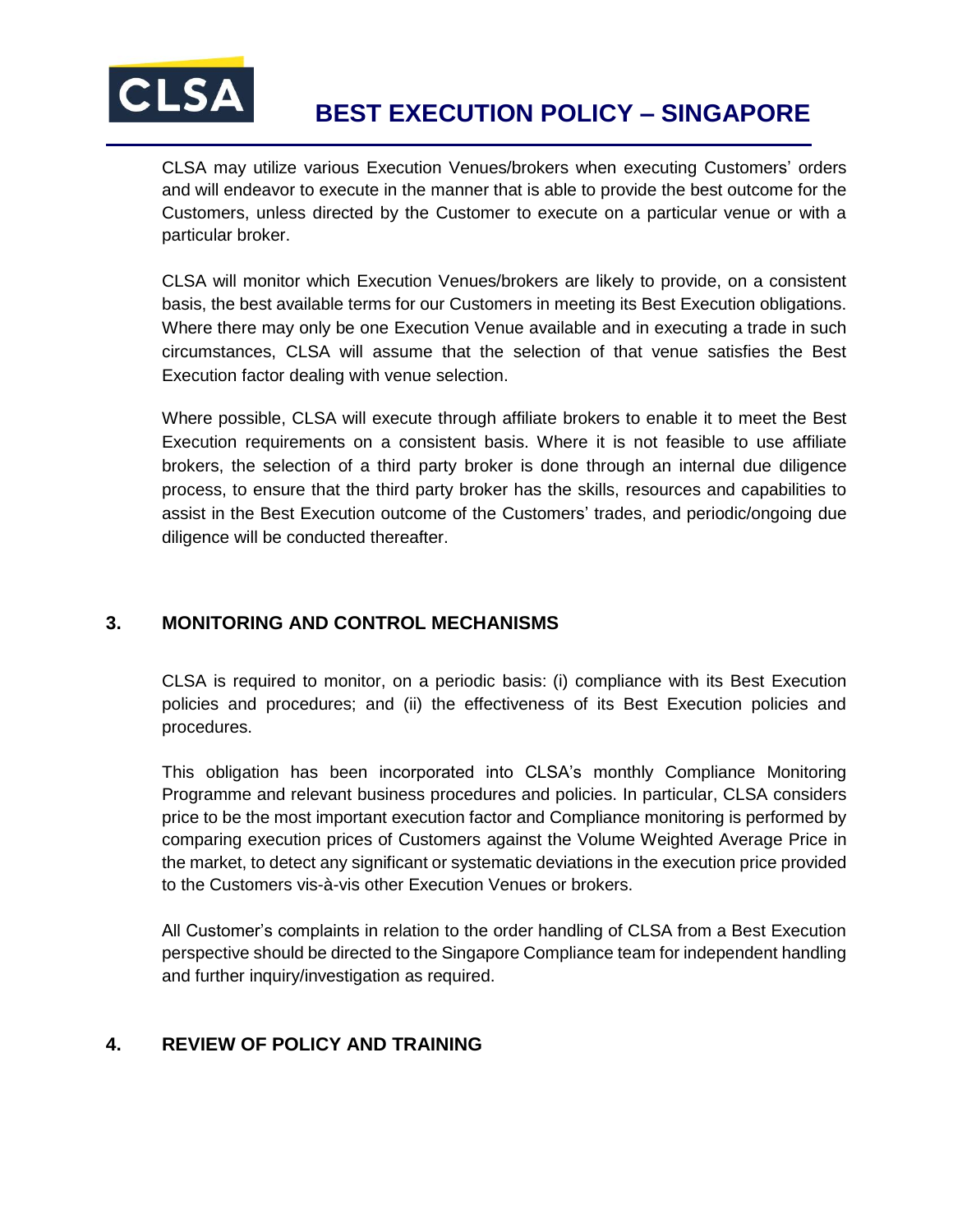

CLSA will review this policy at least annually, or whenever there is a material change (such as a regulatory change or change in business model/product) that could affect its Best Execution obligations.

CLSA will provide all relevant trading and execution staff with periodic training to ensure that they remain apprised of their Best Execution obligations.

## **5. CUSTOMER DISCLOSURE**

CLSA is required to provide to Customers in writing, including via electronic means, sufficient information on its Best Execution policies and procedures.

Consistent with the existing business arrangements with Customer on customer disclosure, this policy will be uploaded on the terms of business page of CLSA's corporate website. Whenever CLSA makes any material changes to this policy, an updated version of this policy will be uploaded on the CLSA's website accordingly.

### **6. RELEVANT CLSA COMMITTEES**

The CLSA board of directors has delegated the responsibility to an appropriate local management committee, comprising of the CEO of CLSA/Singapore country head, Singapore COO and Regional Head of Legal and Compliance to approve this policy and any other subsequent reviews/updates to the policy,

On a day-to-day basis, the first line of defence resides with the relevant sales traders/trader/dealers who handle the Customers' orders to assess the relevant execution factors and handle the orders effectively, to ensure that CLSA fulfills its Best Execution obligations to its Customers.

As a second line of defence, Compliance will perform monthly monitoring as set out in Section 3 above. Where it is suggested that CLSA might have not fulfilled its Best Execution obligations to its Customers, Compliance will conduct independent investigations and escalate accordingly to CLSA management.

In addition to the above, quarterly Best Execution committee meetings are held at the CLSA group level to review and consider any findings or escalation in relation to the Best Execution requirements. Senior representatives from the respective business lines and Legal & Compliance are members of the Best Execution committee.

As a third line of defence, the Internal Audit department will undertake periodic audits which may include a review of CLSA's Best Execution policies and procedures, and report to the